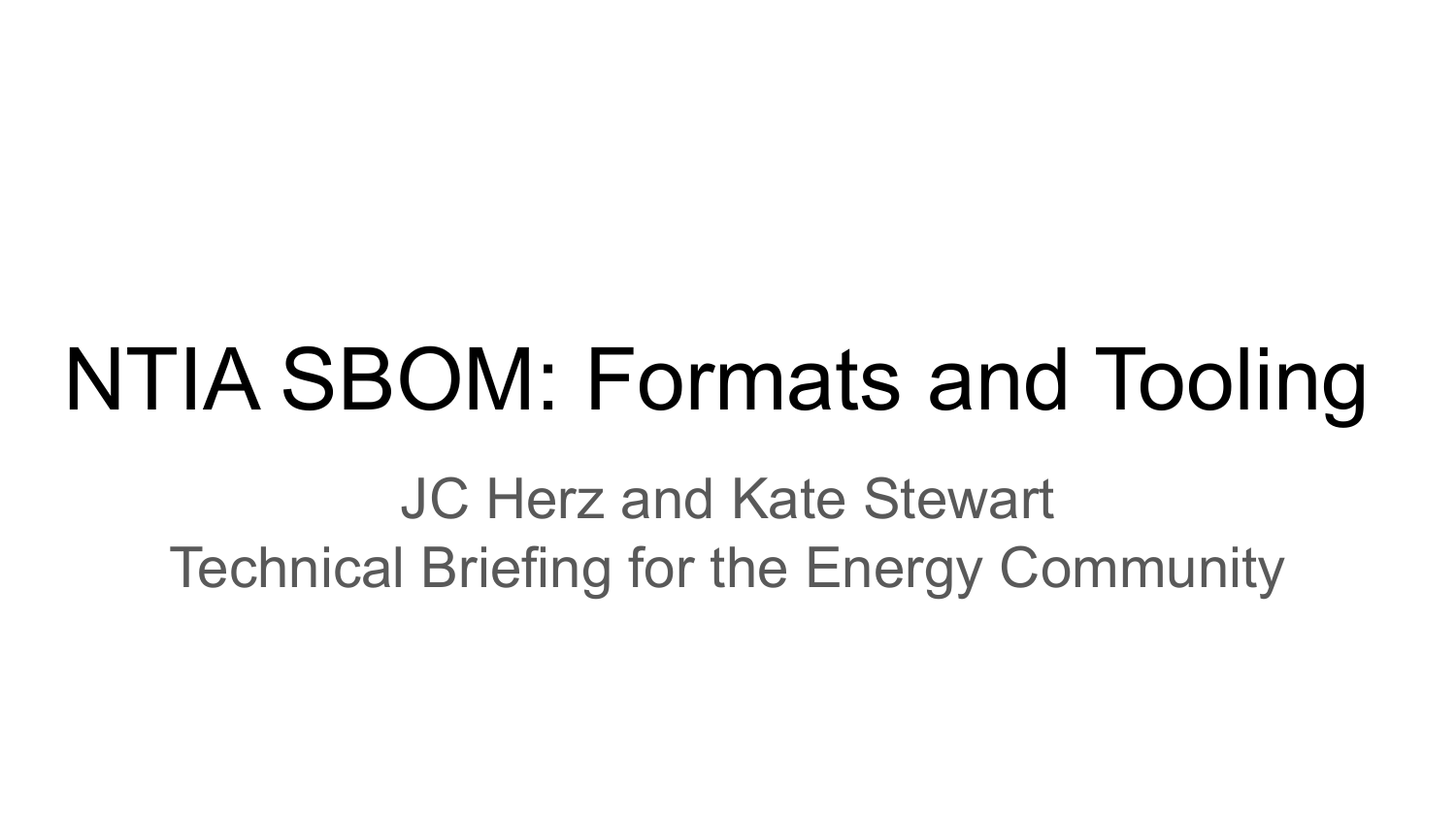## Formats and Tooling: Objectives (1/3)

- Focus on enabling **automated SBOM** generation and use
- Build and expand on what already exists
- Try to avoid re-inventing the wheel
- Document what tools exist
- Identify any gaps in the tooling ecosystem
- Promote inclusion of SBOM capabilities into existing tools and services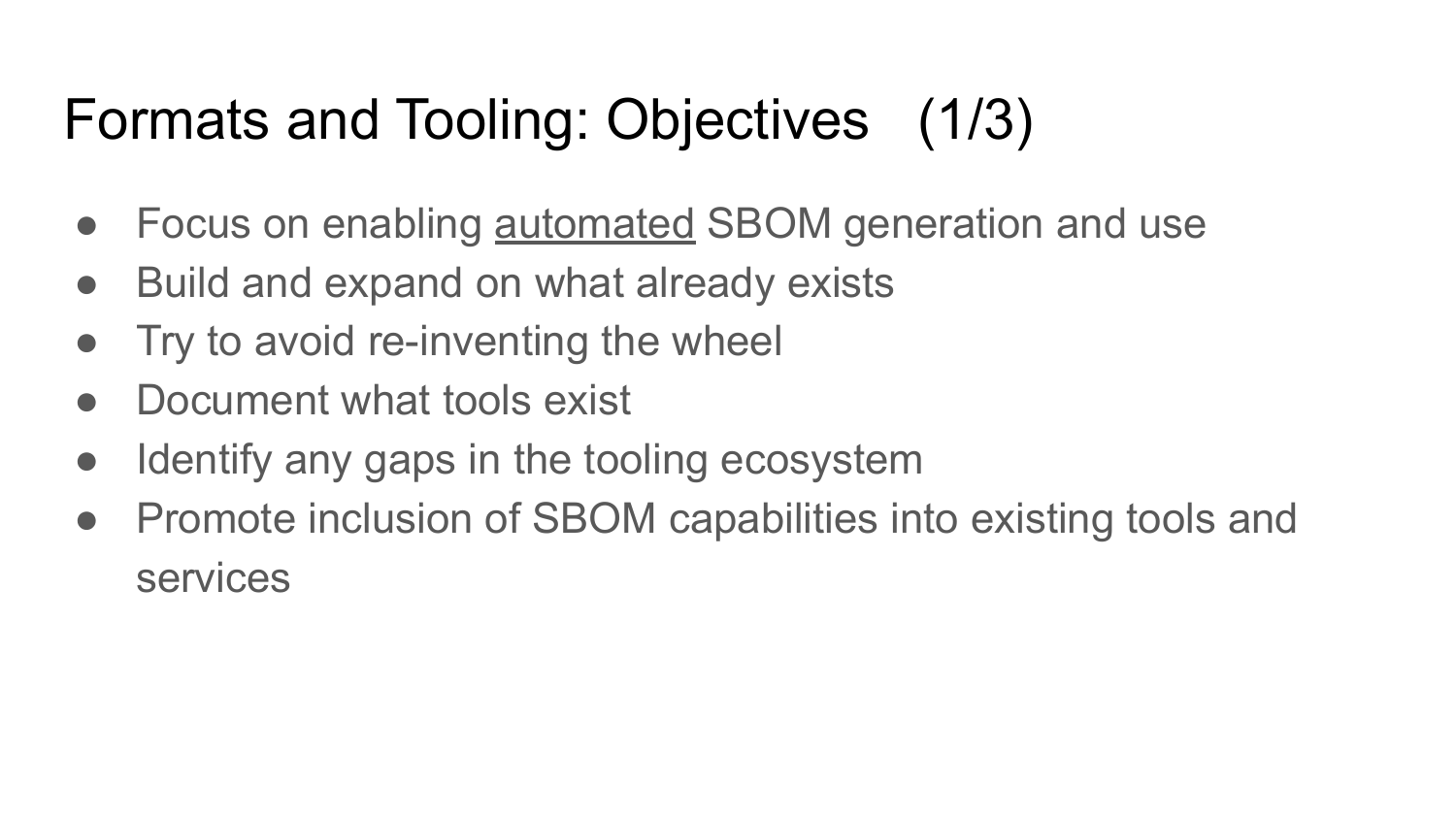## Formats and Tooling: Objectives (2/3)

Identify SBOM Formats in Commercial Use

- SPDX -<https://spdx.github.io/spdx-spec/>
- SWID - [ISO/IEC 19770-2:2015](https://www.iso.org/standard/65666.html)
- CycloneDX <https://cyclonedx.org/docs/1.2/>

Identify Software Identifiers in Commercial Use and Emerging Identifiers

- Common Package Enumeration - [CPE](https://csrc.nist.gov/projects/security-content-automation-protocol/specifications/cpe)
- Package URLs - [PURL](https://github.com/package-url/purl-spec)
- Software ID tags [SWID tag](https://csrc.nist.gov/projects/Software-Identification-SWID)
- Software Heritage persistant ID [SWHID](https://docs.softwareheritage.org/devel/swh-model/persistent-identifiers.html)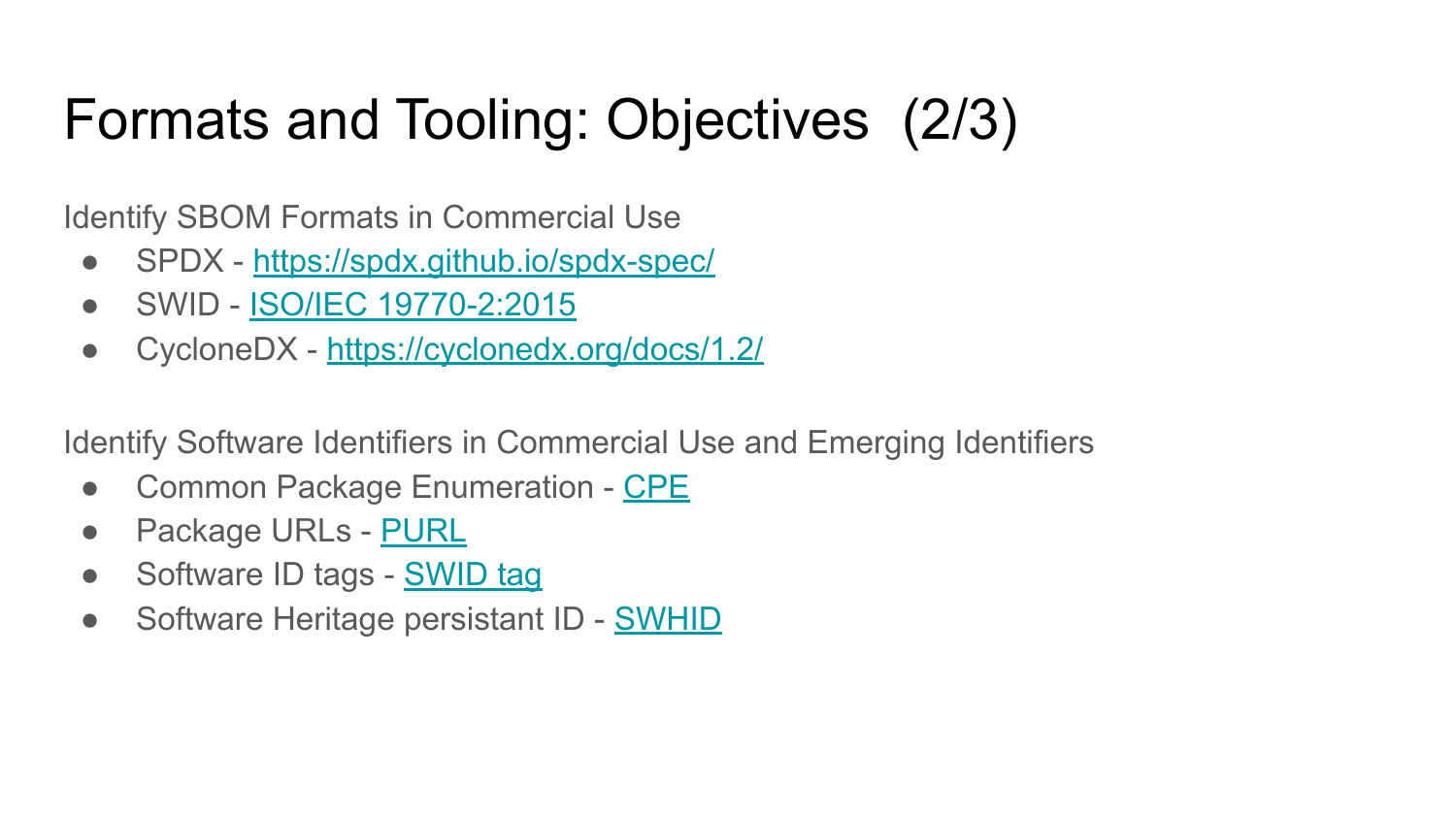## Formats and Tooling: Objectives (3/3)

- Define and categorize criteria for the minimum required information in an SBOM
	- Field definitions
	- Data extensions for provision of additional/external/deeper information
- Fnable translation between SBOM formats
	- "Decoder Ring" tool in progress
	- "SwiftBOM" tool in progress, used in HealthCare PoC
- Create Playbooks for Generation and Consumption of SBOM
	- Supplier Playbook in progress
	- Consumer Playbook draft release:

https://docs.google.com/document/d/1Ae0l1MDS8m1on58e8mdVIA9NujzPD0k5j352VlDZr9I/edit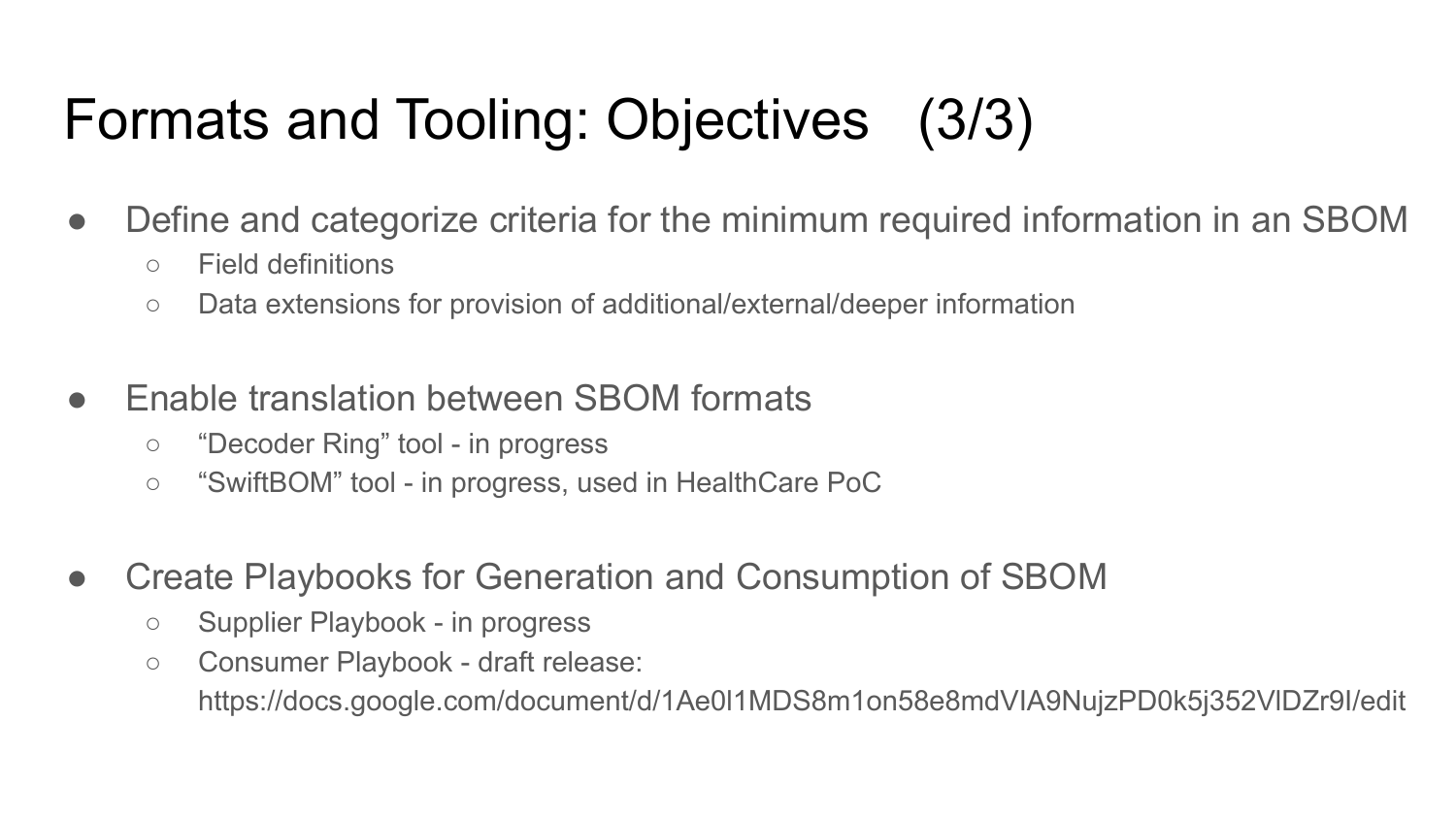## What should a minimum viable SBOM contain?

| <b>NTIA SBOM</b><br><b>Minimum Fields</b> | <b>SPDX</b>                     | <b>SWID</b>                                                                   | <b>CycloneDX</b>                                             |
|-------------------------------------------|---------------------------------|-------------------------------------------------------------------------------|--------------------------------------------------------------|
| <b>Supplier Name</b>                      | (3.5) PackageSupplier:          | <entity> @role<br/>(softwareCreator/publisher),<br/><b>Contained</b></entity> | publisher                                                    |
| <b>Component Name</b>                     | PackageName:<br>(3.1)           | <softwareidentity> @name</softwareidentity>                                   | name                                                         |
| <b>Unique Identifier</b>                  | $(3.2)$ SPDXID:                 | <softwareidentity> @tagID</softwareidentity>                                  | bom/serialNumber and<br>component/bom-ref                    |
| <b>Version String</b>                     | (3.3) PackageVersion:           | <softwareidentity> @version</softwareidentity>                                | version                                                      |
| <b>Component Hash</b>                     | (3.10) PackageChecksum:         | <payload>//<file><br/>@[hash-algorithm]:hash</file></payload>                 | hash                                                         |
| <b>Relationship</b>                       | (7.1) Relationship:<br>CONTAINS | <link/> @rel, @href                                                           | (Nested<br>assembly/subassembly<br>and/or dependency graphs) |
| <b>Author Name</b>                        | $(2.8)$ Creator:                | <entity> @role (tagCreator),<br/><b>Aname</b></entity>                        | bom-descriptor: metadata/manuf<br>acture/contact             |

Source: NTIA's **[Framing Software Component Transparency: Establishing a Common Software Bill of Material \(SBOM\)](https://www.ntia.gov/files/ntia/publications/framingsbom_20191112.pdf)**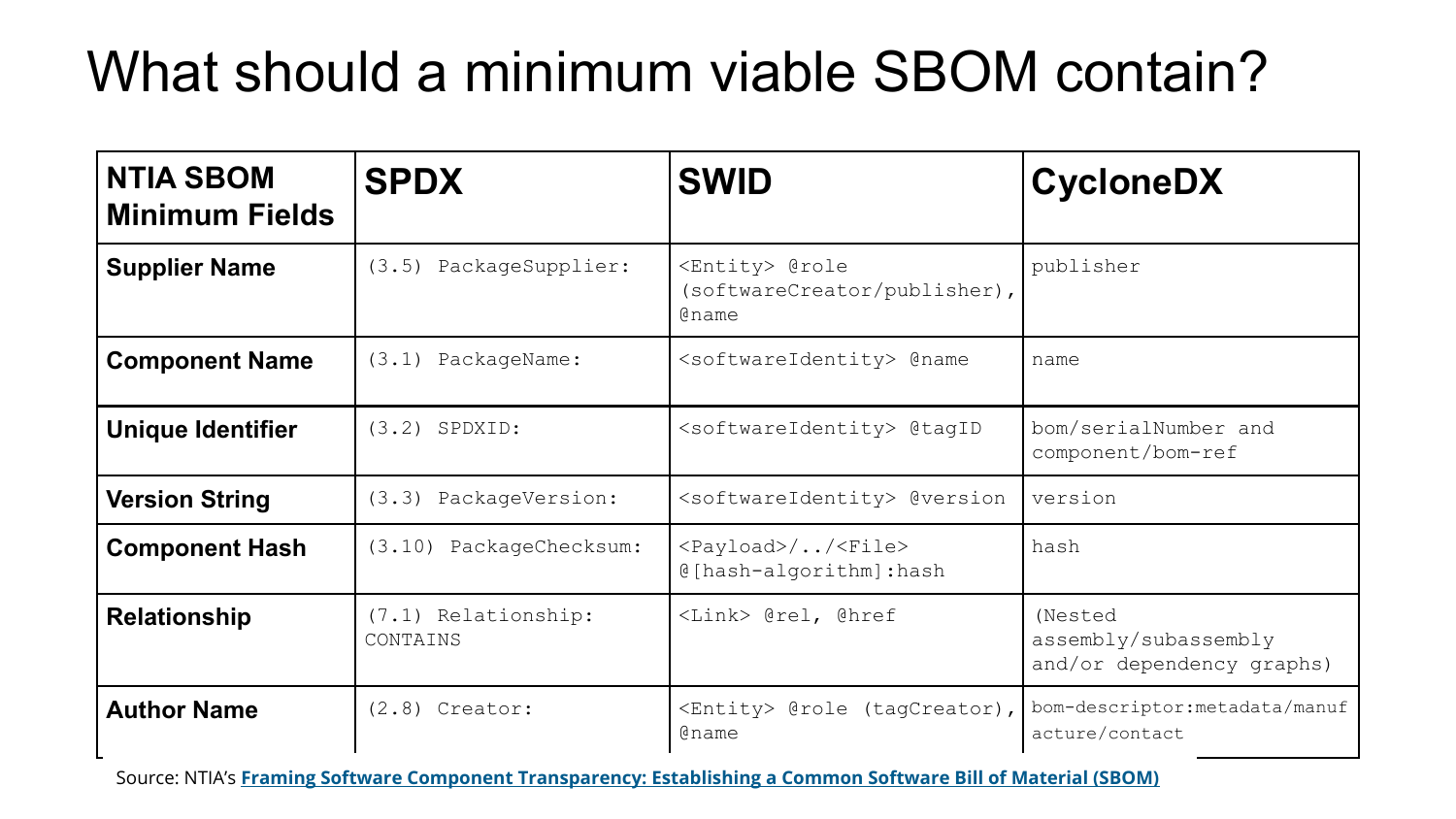#### Current SBOM Options Available

DocumentNamespace: http://www.spdx.org/spdxdocs/8f141b09-1138-4fc5-aecbfc10d9ac1eed DocumentName: SpdxDoc for GNU Time<br>SPDXID: SPDXRef-DOCUMENT

## Creation Information Creator: Person: Gary O'Neall Creator: Tool: Source Auditor Open Source Console Created: 2018-08-17T11:29:46Z LicenseListVersion: 3.2 ## Relationships Relationship: SPDXRef-DOCUMENT DESCRIBES SPDXRef-1

## Package Information PackageName: GNU Time SPDXID: SPDXRef-1 PackaneVersion: 1.9 PackageFileName: time-1.9.tar.gz<br>PackageSupplier: Organization: GNU PackageOriginator: Organization: GNU<br>PackageDownloadLocation: https://ftp.gnu.org/gnu/time/time-1.9.tar.gz PackageVerificationCode: 4eeBabbBbc16eaa2a44446bb6354fef171bb5543 PackageChecksum: SHA1: 75068c26abbed3ad3980685bae21d7202d288317 PackageHomePage: https://www.gnu.org/software/time/ PackageLicenseConcluded: (GFDL-1.3 AND GPL-3.8-or-later AND LicenseRef-1) ## License information from files PackageLicenseInfoEcomEiles: X11 PackageLicenseInfoFromFiles: GPL-2.0-or-later WITH <u>Libtgol-exception</u> PackageLicenseInfoFromFiles: GPL-3.0-or-later PackageLicenseInfoFromFiles: LicenseRef-1 PackageLicenseInfoFromFiles: GFDL-1.3 PackageLicenseDeclared: GPL-3.0-or-later PackageLicenseComments: <text>Several files contained a GPL 2.0 or later<br>license. Since they were linked to a GPL 3.0 package, GPL 3.0 was used.</ text> PackageCopyrightText: <text>Copyright (C) 1990-2018 Free Software Foundation,  $Inc. < /text$ PackageSummary: <text>The 'time' command runs another program, then displays information about the resources used by that program.</text> PackageDescription: <text>The 'time' command runs another program, then displays information about the resources used by that program.</text> ## File Information FileName: ./tests/help-version.sh FileType: SOURCE FileChecksum: SHA1: 30b3973b22ddbcd9e8982a06c5a2440fcb315013

LicenseConcluded: GPL-3 A-or-later LicenseInfoInFile: GPL-3.0 LicenseComments: Seen licenses generated by Source Auditor Scanner. Results should be manually verified. snooto be manuatty verified.<br>FileCopyrightText: <text>Copyright Free Software Foundation, Inc</text>

FileNotice: <text>NOASSERTION</text:

#### **File formats:** .xls, .spdx, .rdf, .json, .yml, .xml

#### /xml version="1.0" encoding="utf-8"?>

-<br><SoftwareIdentity\_xmlns="http://standards.iso.org/iso/19770/-2/2015/schema.xsd"\_xmlns:sha256="http:/ /www.w3.org/2001/04/xmlenc#sha256" xmlns:n8060="http://csrc.nist.gov/ns/swid/2015-extensions/1.0" xm ne-vei-"http://www.u3.nrn/2001/VMLSchema\_instance" vei-schemal.ocation-"http://standards.isp.org/isp /19770/-2/2015/schema.xsd.http://standards.iso.org/iso/19770/-2/2015-current/schema.xsd.http:/// -extensions-1.0.xsd" xml:lang="en-US" name="zip" tagId="unavailable.invalid.zip-3.0-26.fc32.x86\_64" version="3.0-26.fc32.x86\_64" versionScheme="rpm">

stink relationalized" uses"required" types"swid-xml" ownerships"shared" href="swid:unavailable.inva 25d.swidtag"/>

11d.olibc-2.31-2.fc32.x86\_64-ron-e8641adf7969deaa30846bac77c7accf70f3588da3ee4668c73090bfa2e97507.sw idtan"/>

<Link rel="required" use="required" type="swid+xml" ownership="shared" href="swid:unavailable.inva lid.unzip-6.0-47.fc32.x86\_64-rpm-8a274fd9aafd2a6d435dd0f923b73be1870097e3bd8e989ad5809f59de14ba78.sw idtag"/>

<Meta product="zip" colloquialVersion="3.0" revision="26.fc32" arch="x86\_64" summary="A file comp ession and packaging utility companiestible with PKZIP"/>

<Evidence date="2020-06-12T19:08:272" deviceId="localhost.localdomain" n8060:pathSeparator="/" n80 60:envVarPrefix="\$" n8060:envVarSuffix="">

<File size="213648" name="zip" location="/usr/bin" sha256:hash="8abb7885954cd7cd8a2f9dbecf96a965 4a837329b9a9bf1eb4e586b8f7e22f5" kev="true"/>

нализирарніцернеравнагічедір і кеу≡ (rue /><br>«File size="106416" name="zipcloak" location="/usr/bin" sha256:hash="fa902ca689f188350642284ba56 306660d574755ddb63fcf27f9b333e8ec7f80" kev="true"/>

<File size="97816" name="zipnote" location="/usr/bin" sha256:hash="141860815d7675b39e681eec8cc61 30e0bb418ffd92a73a28575514c38abbac2" key="true"/>

<File size="97864" name="zipsplit" location="/usr/bin" sha256:hash="0d13183bb15a20ad76012b83b26b a5b8def1e37195caf48c34a54e09557ef2f0" key="true"/>

<Directory name="4c"> <File size="28" name="224381b5ef923772bf5e1742f80af581b848da" key="true"/> </Directory>

<File size="27" name="65529f3700a5309915077e5c55cf4db21ad84a" key="true"/> </Directory>

#### **File formats:** .xml

#### **SPDX SWID CycloneDX**

xml version="1.0"?><bom serialNumber="9e253f92-4e1c-497e-8f87-50730d24f18a" xmlns="http://cyclonedx.org/schema/bom/1.1"> <components><component type="library"><description>Nerves System BR - Buildroot based build platform for Nerves<br>Systems</description><hashes><hash alg="SHA-256">e3fda6bc49f8e3662d37355aad88c0839296597c0b6f6653d21967db1890b Create firmware for embedded devices like Raspberry Pi, BeagleBone Black, and more//description>thashes>thash alg="SHA-<br>256">07079342db3a03dl9694118a93f220359fbd94b6e174b98dlea2709db9e8lda9</hash></hashes><licenses><licens Jiicensey</licenses><name>nerves</name><purl>pkg;hex/nerves@l.5.1</purl><version>1.5.1</version></component><component></>

type="library"><description>Socket handling library for Elixir</description><hashes><hash alg="SHA=<br>256">98a2ab20ce17f95fb512c5cadddba32b57273e0d2dba2d2e5f976c5969d0c632</hash></lashes><licenses><licenses><license><license 

vampirationen am atten til V-mot australisationen var sammen var mannet var andet var australisationen av den<br>ISST≽bOle3ecB973e99473234f27839e29e63b5bBlebs6al35al8a78d049d48l3d6c5</hash></hashes><licenses><license><lichAp , дасспостту дасспосотникотолого спиту нишетъро другие, около спитут да и различение на страние с полицение со<br>урен"library"><description>Nerves Toolchain CTNG - Toolchain Platform</description><hashes><hash alge"SHA=<br>"SA

oo /\*uzisuosuuseuro marmamaansuosuuseen suusuusuusesuuseen maanivat maansa viimmaas-tikennes-vuonnamaa 105/147<br>11icense≻(/licenses≻Kname>nerves\_toolchain\_ctng</name>{purl>pkg:hex/nerves\_toolchain\_ctng@l.6.0</purl><version -/.component>component type="library"><description>A ring buffer backend for Elixir Logger with IO streaming.</description>Chash<br></component><component type="library"><description>A ring buffer backend for Elixir Logger w :/license></licenses><name>nerves system linter</name><purl>pkg:hex/nerves system linter@0.3.0</purl><version>0.3.0</version> component><component type="library"><description>DNS library for Elixir using 'Inet dns' module.

Note: The 'inet dns' module is considered internal to Erlang and subject to

change. If this happened this library will be updated.</description><hashes><hash alg="SHA=<br>256">81c46d39f7934f0e73368355126e4266762cf227ba61d5889635d83b2d64a493</hash></hashes><licenses><licenses><name>BSD-3-Clauses</name </license></licensea><name>dns</name>cpurl>pkg:hex/dns82.1.2</purl><version>2.1.2</version></component><component type="library"></licensea><hns9.11.2</version></component><component type="library"><br><description>& simple m 2.0</id></license></licenses></news>mame></mame><purl>pkg:hex/mdns01.0.3</purl><version>1.0.3</version></component><component><component></hame><purl>>>>>></hame><purlicenses>>hame><purlicenses><hame></hame></hame>>>->hame

∠Ju camasa (LovensiaCasussus) — продоложительно при пример, при пример, при примение стательными стательность.<br>- Sylippy:head (LovensiaCasus) — при пример, пример, при пример, при пример, при пример.<br>- Sylippy:head (Love

256\*>c75c5a4c42a2aed5a4ed8116c143993500d1546edb5550978f528e980a7d5f03</hash></hashes><licenses><license><id>Apache-2.0</id> :/license></licenses><name>nerves\_system\_rpi3a</name><purl>pkg:hex/nerves\_system\_rpi3a@1.9.2</purl><version>1.9.2</version> mponent type="library"><description>Atomic nested term storage and dispatch registry</description><hashes><hash alg="SHA-256">df791dc276652fcfb53be4dab823e05f8269b96ac57c26f86a67838dbcDeefe7c/bash>c/bashes>clicenses>clicense>cid>Anache-.0</id></license></licenses><name>system\_registry</name><purl>pkg:hex/system\_registry@0.8.2</purl><version>0.8.2</version </component><component type="library"><description>Nerves Toolchain - armv6-rpi-linux-gnueabi</description><hashea><hash alg="SH<br>256">007668c7ad1f73bad8fd54adla27a3b0fb9lbca51b4af6bb3bbdac968ccae0ba</hash></hashes><licens

</license></licenses><name>nerves\_toolchain\_armv6\_rpi\_linux\_gnueabi</name><br><purl>pRsihex/nerves\_toolchain\_armv6\_rpi\_linux\_gnueabi81.2.0</purl><version>1.2.0</version></component><component type="library";<br><description>Ner 256">a9b68559cbb4585d7b050394f2e2395cc7517f9a0816d9ea9115f1164db731e9</hash></hashes><licenses><license><id>Apache-2.0</d>

/license></licenses><name>nerves\_system\_rpi</name><purl>pkg:hex/nerves\_system\_rpi{1.9.2</purl><version>1.9.2</version></compone <component type="library"><description>Get your boot on.</description><hashes><hash alg="SHA-<br>256">f9alb7d6212cf18ba91c4f7lc26076059df33cea4db2eb3c098bfa6673349412</hash></hashes><licenses><license><id>Apache-2.0</id>

.<br></license></licenses><name>shoehorn</name><purl>pkg:hex/shoehorn#0.6.0</purl><version>0.6.0</version></component><component<br>type="library"><description>Nerves System - BeagleBone Black, BeagleBone Green, PocketBeagle an ig="SHA-256">e7ac32898cc4fb259a308116df2745fff12ea360cdb91c74906baef49b223ada</hash></hashes><1icenses><1icense><id>Apache-

.oc/id></license></licenses><name>nerves system bbb</name><purl>pkg:hex/nerves system bbb@2.4.2</purl><version>2.4.2</version> .<br>//component><component type="library"><description>A Make compiler for Mix</description><hashes><hash alg="SHA-<br>156">38349f3e29aff4864352084fc736fa7fa0f2995a8l9a737554f7ebd28b85aaab</hash></hashes><licenses><license>>id>

#### **File formats:** .json, .xml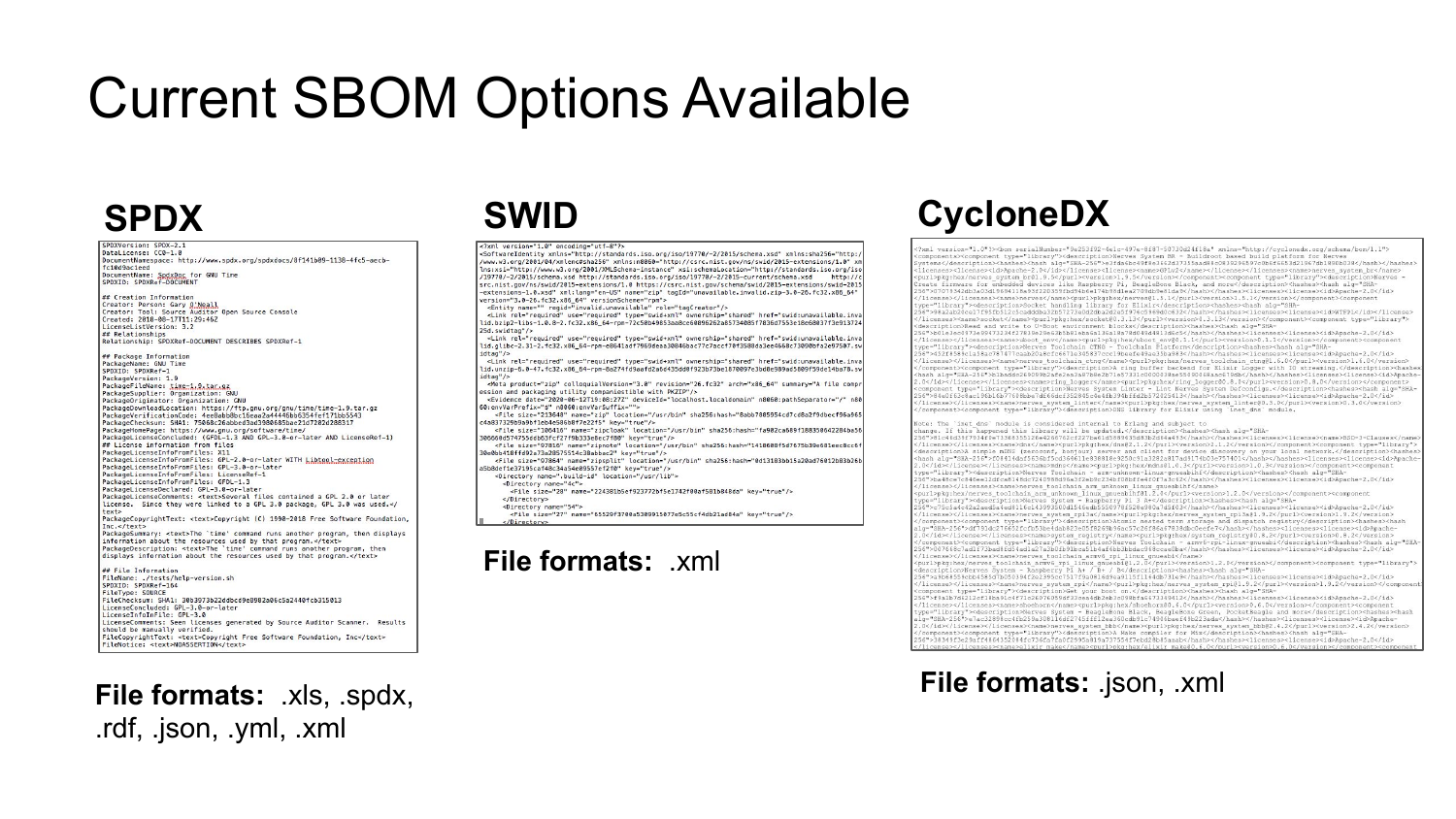### Translating between SBOM formats & file formats

SwiftBOM: (SPDX(.spdx), SWID(.xml), CycloneDX(.xml,.json))

- Demo at: <https://democert.org/sbom/>
- Source code at:<https://github.com/CERTCC/SBOM/tree/master/sbom-demo>

DecoderRing: (SPDX (.spdx), SWID(.xml))

- Source code at:<https://github.com/DanBeard/DecoderRIng>

SPDX tools: ( SPDX (.spdx, json, yaml, rdf, xml, xls) )

- Demo at: <https://tools.spdx.org/app/>
- Source code at:<https://github.com/spdx/spdx-online-tools>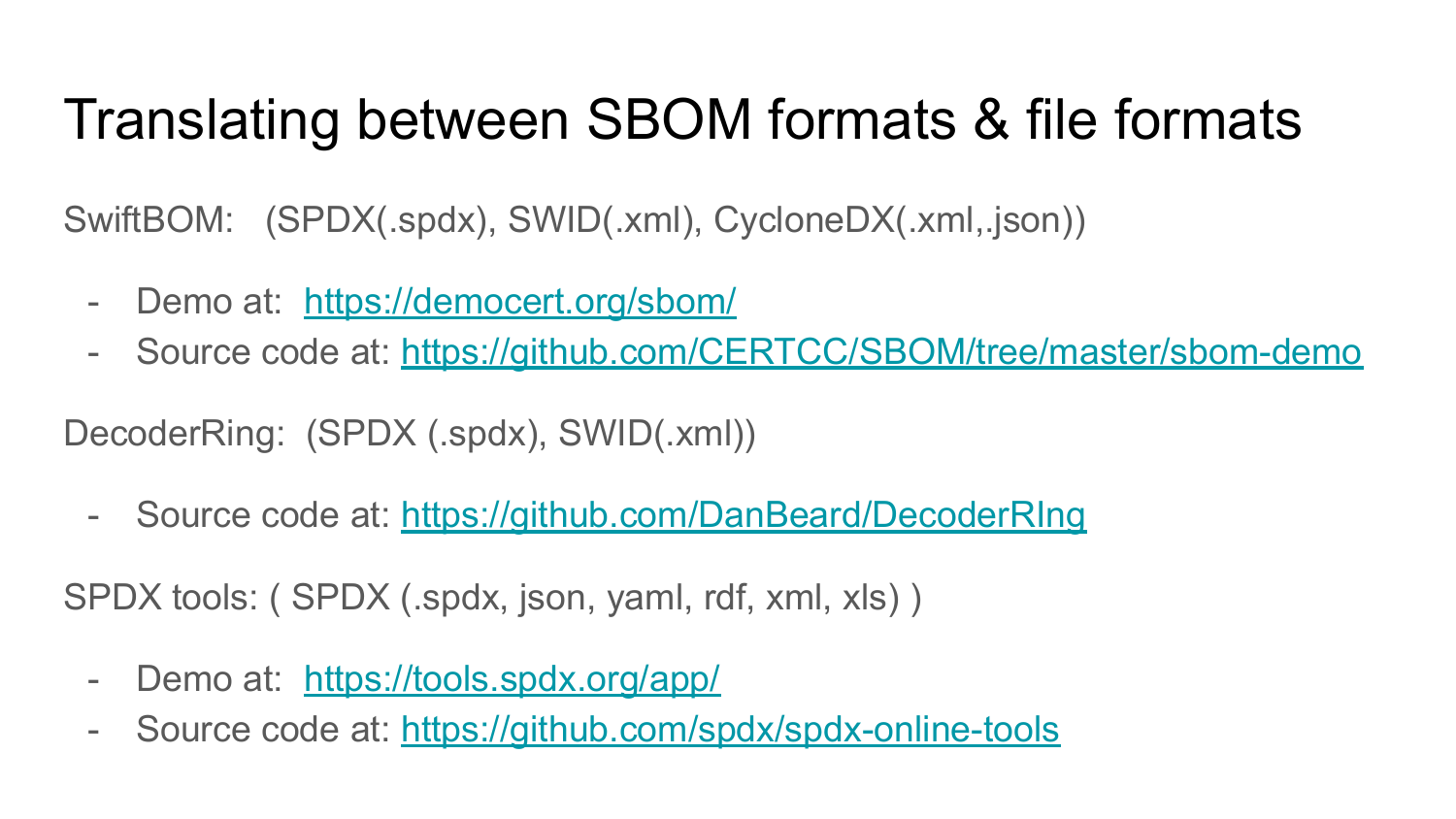### Where use an SBOM? All stages

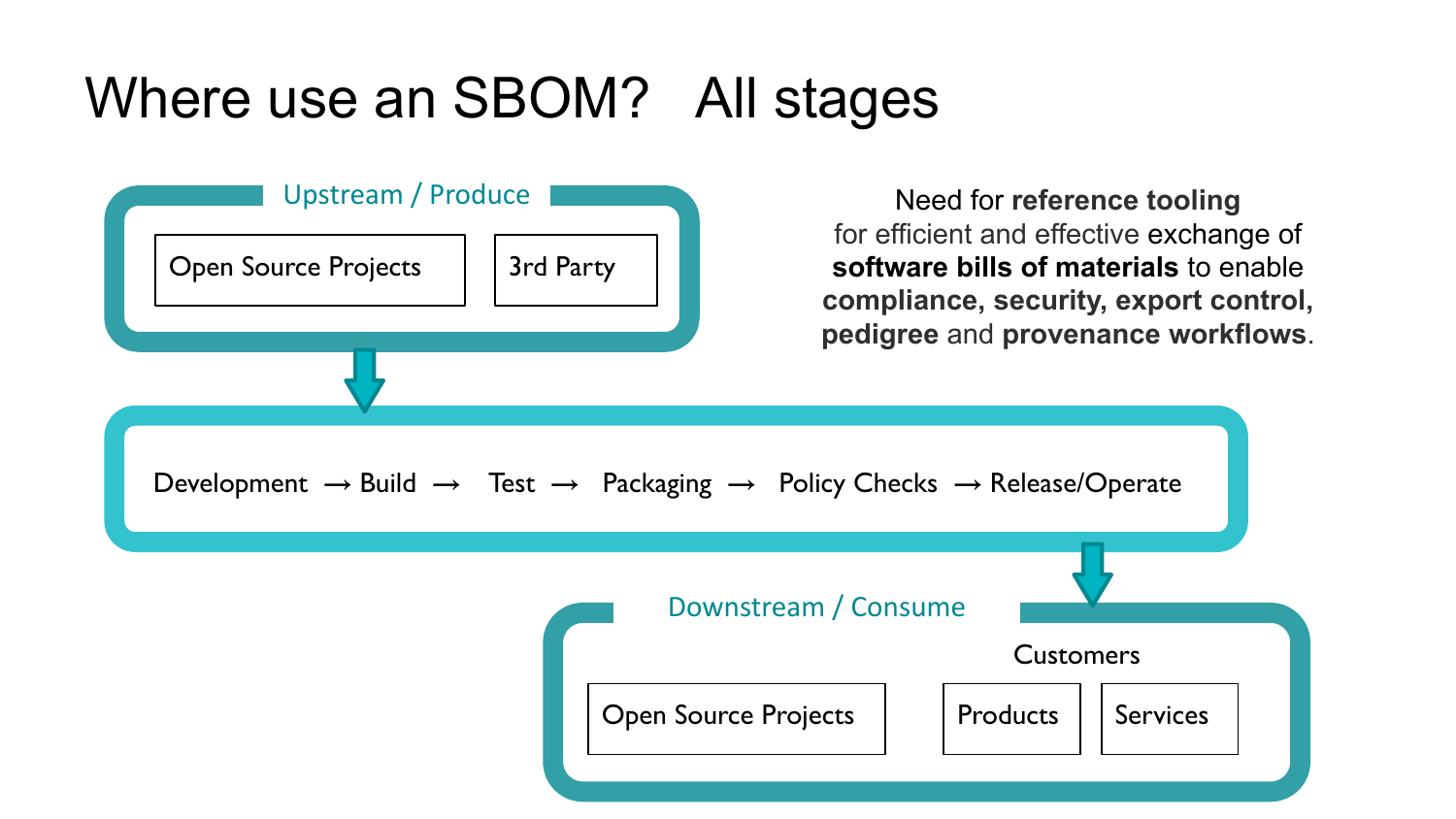### Taxonomy used for Classifying SBOM Tools (UPDATED Feb26)

| Category  | <b>Type of Tool</b> | <b>Description</b>                                                                                                                                             |  |
|-----------|---------------------|----------------------------------------------------------------------------------------------------------------------------------------------------------------|--|
| Produce   | <b>Build</b>        | SBOM is automatically created as part of building a software artifact and contains<br>information about the build.                                             |  |
|           | Manual              | A person will manually fill in the SBOM information                                                                                                            |  |
|           | Analysis            | Analysis of source or binary files will generate the SBOM by inspection of the artifacts<br>and any associated sources.                                        |  |
| Consume   | View                | Be able to understand the contents in human readable form (picture, figures, tables,<br>text.). Use to support decision making & business processes.           |  |
|           | Diff                | Be able to compare two documents of a given formation and clearly see the differences.<br>For instance, comparing between two versions of a piece of software. |  |
|           | Import              | Be able to import an SBOM into your system for further processing                                                                                              |  |
| Transform | Translate           | Change from one file type to another file type while preserving the same information.                                                                          |  |
|           | Merge               | Multiple sources of documents can be merged together for analysis and audit purposes                                                                           |  |
|           | Tool support        | Support use in other tools by APIs, object models, libraries, or other reference sources.                                                                      |  |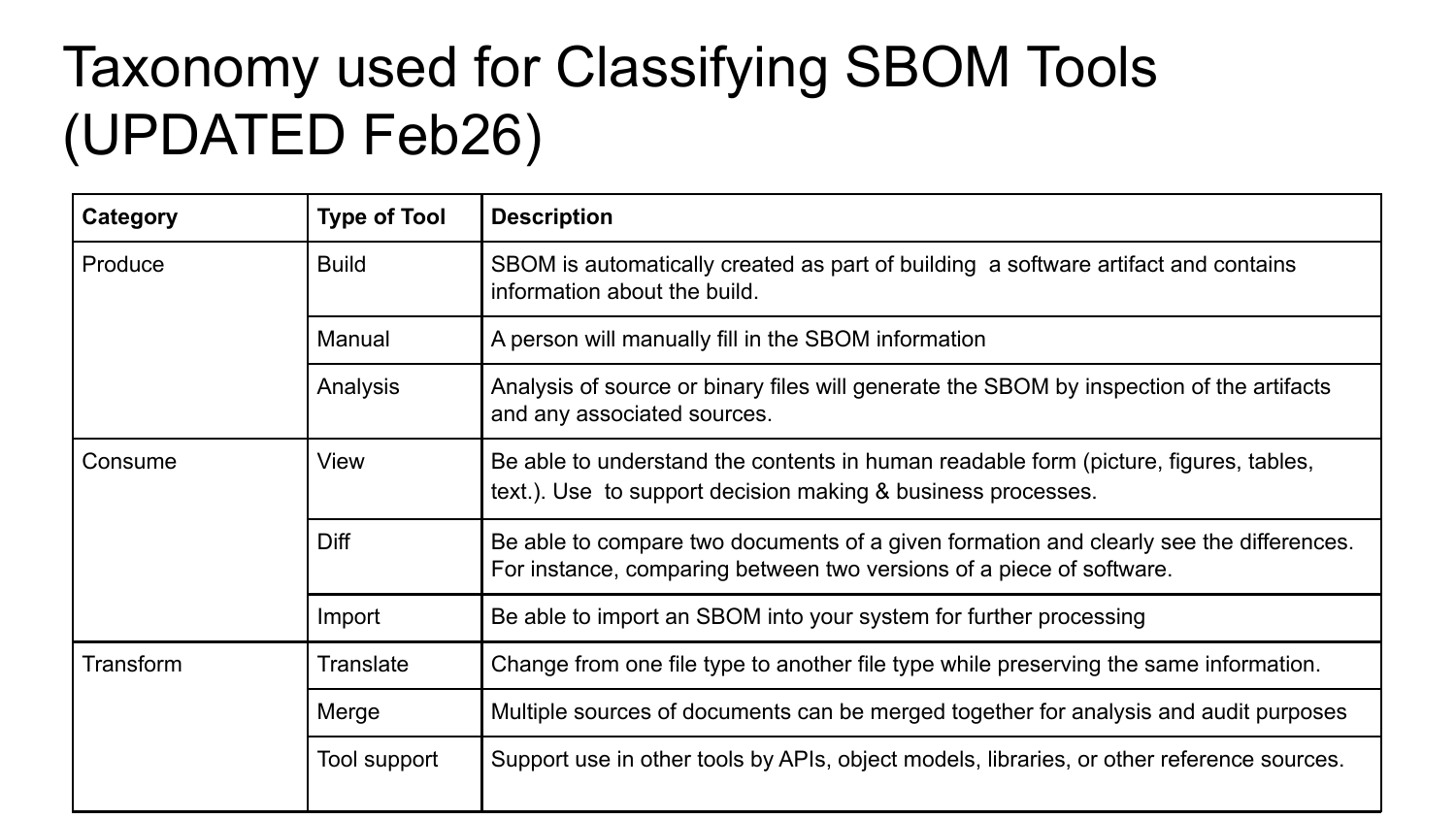## Taxonomy used for Classifying SBOM Tools

| Category  | <b>Type</b>       | <b>Description</b>                                                                                                                                             |  |
|-----------|-------------------|----------------------------------------------------------------------------------------------------------------------------------------------------------------|--|
| Produce   | <b>Build</b>      | Document is automatically created as part of building an artifact and contains information<br>about the build.                                                 |  |
|           | Manual            | A person will manually fill in the information                                                                                                                 |  |
|           | <b>Audit Tool</b> | A source code analysis or audit tool will generate the document by inspection of the<br>artifact and any associated sources.                                   |  |
| Consume   | View              | Be able to understand the contents in human readable form (picture, figures, tables,<br>text.). Use to support decision making & business processes.           |  |
|           | Diff              | Be able to compare two documents of a given formation and clearly see the differences.<br>For instance, comparing between two versions of a piece of software. |  |
|           | Analyze           | Be able to import a document into your system                                                                                                                  |  |
| Transform | Translate         | Change from one file type to another file type while preserving the same information.                                                                          |  |
|           | Merge             | Multiple sources of documents can be merged together for analysis and audit puproses                                                                           |  |
|           | Tool integration  | Support use in other tools by APIs, libraries.                                                                                                                 |  |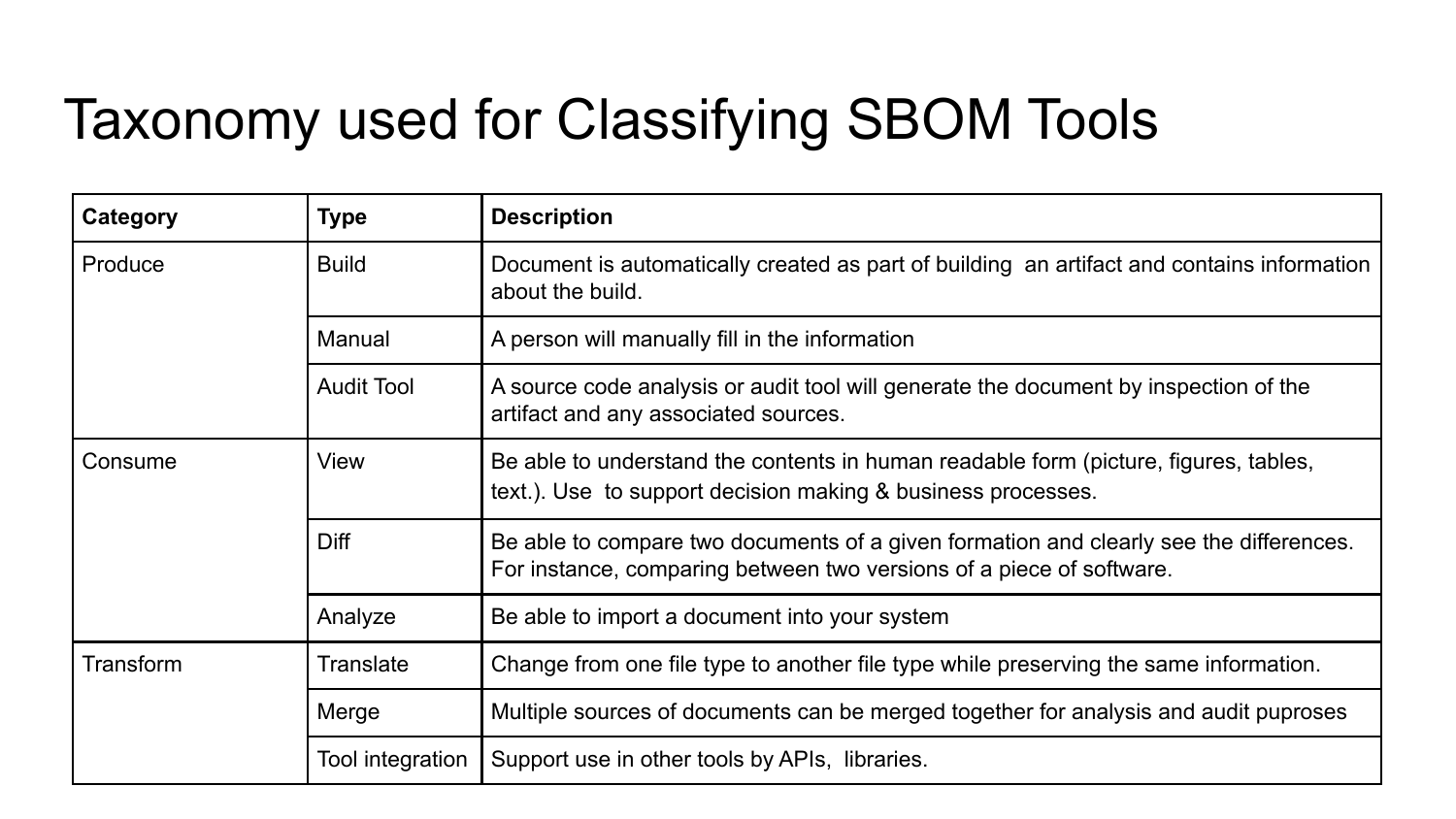#### Tool Support for Different SBOM Formats

|              | <b>Format Overview</b>                    |
|--------------|-------------------------------------------|
|              | Format Publishing History                 |
|              | <b>Tool Classification Taxonomy</b>       |
|              | <b>Open Source Tools</b>                  |
| Augur        |                                           |
|              | FOSSology                                 |
| in-toto      |                                           |
|              | kernel-spdx-ids                           |
|              | npm-spdx                                  |
|              | Open Source Software Review Toolkit (ORT) |
|              | OWASP Dependency-Track                    |
|              | Quartermaster (QMSTR)                     |
| <b>REUSE</b> |                                           |
|              | ScanCode Toolkit                          |
|              | SPDX Java Libraries and Tools             |
|              | SPDX Python Libraries                     |
|              | SPDX Golang Libraries                     |
|              | SPDX JavaScript Libraries                 |
|              | SPDX Online Tools                         |
|              | SPDX Mayen Plugin                         |
|              | SPDX Build Tool                           |
| SPARTS       |                                           |
| SW360        |                                           |
| <b>TERN</b>  |                                           |
|              | Yocto Project / OpenEmbedded              |
|              | <b>Proprietary Products</b>               |
|              | CyberProtek                               |
|              | <b>FOSSID</b>                             |
|              | Hub-SPDX (Black Duck Hub Report Utility)  |
|              | MedScan                                   |
|              | Protecode                                 |
| Protex       |                                           |
|              | SourceAuditor                             |
|              | TrustSource                               |
|              | Vigilant-ops                              |

 $\overline{2}$ 

 $\overline{\mathbf{2}}$ 

| Format Overview                          |
|------------------------------------------|
| Format Publishing History                |
| <b>Tool Classification Taxonomy</b>      |
| Dpen Source Tools                        |
| Swidgen                                  |
| StrongSwan SWID Generator                |
| Labs64 SWID Generator                    |
| Labs64 SWID Maven Plugin                 |
| lihswid                                  |
| SwidTag                                  |
| TagVault SWID Tag Creator                |
| RPM 2 SWID Tag                           |
| NIST SWID for GNU Autotools              |
| NIST SWID Tag Validator                  |
| NIST SWID Builder                        |
| NIST SWID Maven Plugin                   |
| NIST SWID Repo Client                    |
| <b>WIX Toolset</b>                       |
| swidg                                    |
| Proprietary Products                     |
| IT Operations Management                 |
| Jamf Pro                                 |
| CyberProtek                              |
| MedScan                                  |
| <b>BigFix Inventory</b>                  |
| Vigilant-ops                             |
| Microsoft Endpoint Configuration Manager |
|                                          |

#### [SWID](https://docs.google.com/document/d/1oebYvHcOhtMG8Uhnd5he0l_vhty7MsTjp6fYCOwUmwM/edit) [CycloneDX](https://docs.google.com/document/d/1biwYXrtoRc_LF7Pw10TO2TGIhlM6jwkDG23nc9M_RiE/edit)

 $\overline{\mathbf{z}}$ 

 $\frac{2}{2}$  $\overline{\mathbf{3}}$ 

 $\overline{9}$ 

 $10<sub>1</sub>$ 

 $10<sup>1</sup>$ 

 $12<sup>12</sup>$ 

| <b>Format Overview</b>                 |                                         |  |
|----------------------------------------|-----------------------------------------|--|
| <b>Format Publishing History</b>       |                                         |  |
| Tool Classification Taxonomy           |                                         |  |
| <b>Open Source Tools</b>               |                                         |  |
| CycloneDX Core for Java                |                                         |  |
| CycloneDX for .NET                     |                                         |  |
| CycloneDX for NPM                      |                                         |  |
| CvcloneDX for Maven                    |                                         |  |
| CycloneDX for Gradle                   |                                         |  |
| CycloneDX for PHP Composer             |                                         |  |
| CycloneDX for Python                   |                                         |  |
| CycloneDX for Ruby Gems                |                                         |  |
| CycloneDX for Rust Cargo               |                                         |  |
| CycloneDX for SBT                      |                                         |  |
| CycloneDX for Elixir Mix               |                                         |  |
| CycloneDX for Erlang Rebar3            |                                         |  |
| CycloneDX for Go.                      |                                         |  |
| Eclipse SW360 Antenna                  |                                         |  |
| <b>HERE Open Source Review Toolkit</b> |                                         |  |
| Retire, s                              |                                         |  |
| OWASP Dependency-Track                 |                                         |  |
|                                        | OWASP Dependency-Track Jenkins Plugin   |  |
| dtrack-audit                           |                                         |  |
| <b>Proprietary Products</b>            |                                         |  |
| Sonatype Nexus IQ                      |                                         |  |
|                                        | Sonatype Nexus Lifecycle Jenkins Plugin |  |
| CyberProtek                            |                                         |  |
| MedScan                                |                                         |  |
| Reliza Hub                             |                                         |  |

 $12^{12}$ 

 $13<sup>1</sup>$ 

#### <http://tiny.cc/SPDX> <http://tiny.cc/SWID> <http://tiny.cc/CycloneDX>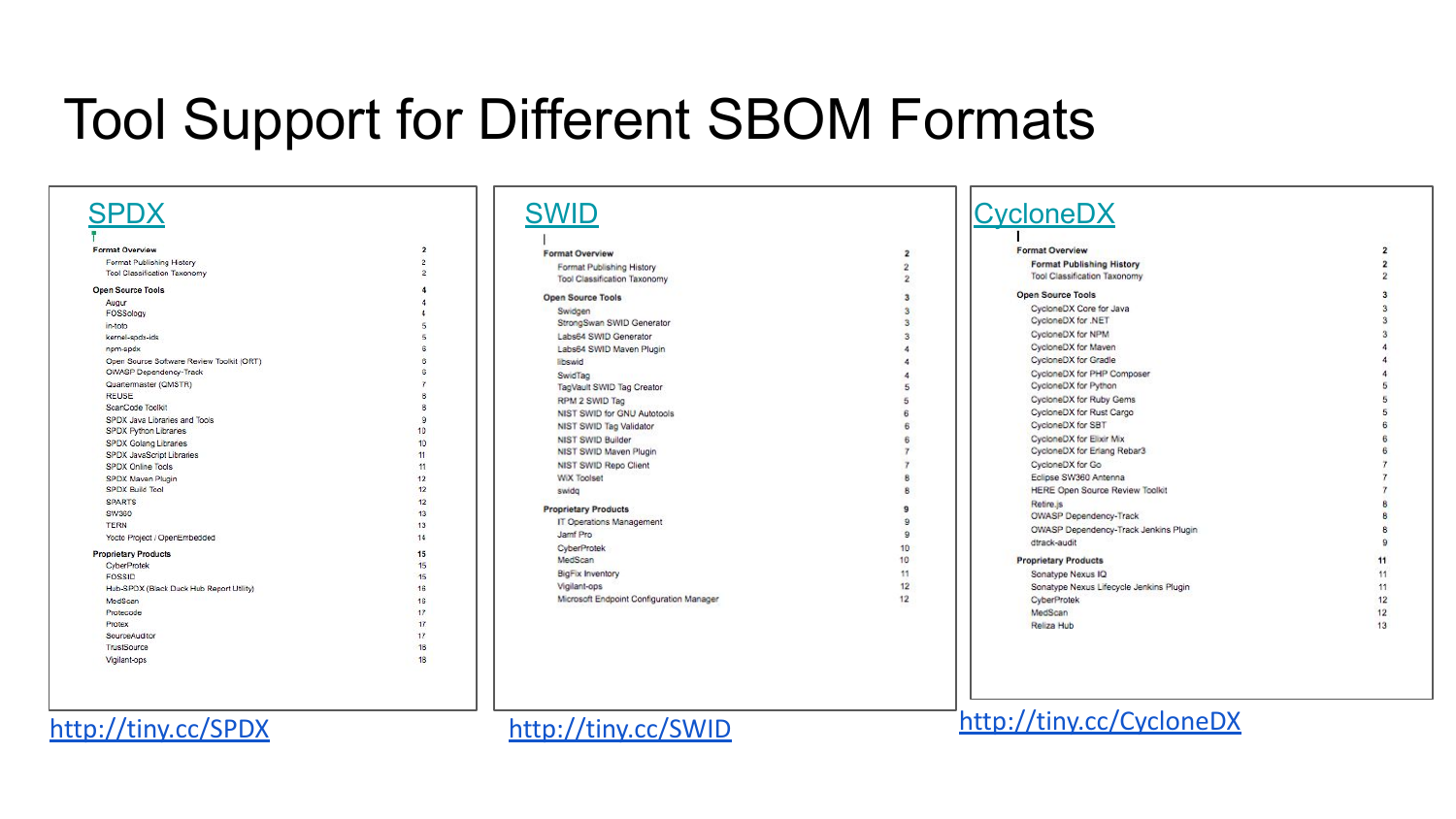## SBOMs Examples (Work in Progress)

SPDX

- <https://github.com/lfscanning> LF projects source packages.
- <https://github.com/swinslow/spdx-examples> source & binary examples

CycloneDX

- <https://github.com/CycloneDX/sbom-examples> - binary examples

SWID

- [Time 1.9 from Red Hat distro](https://drive.google.com/drive/u/0/folders/1Z364N234jrs36pjDT8xcS5hUGjRmMTN9) - binary example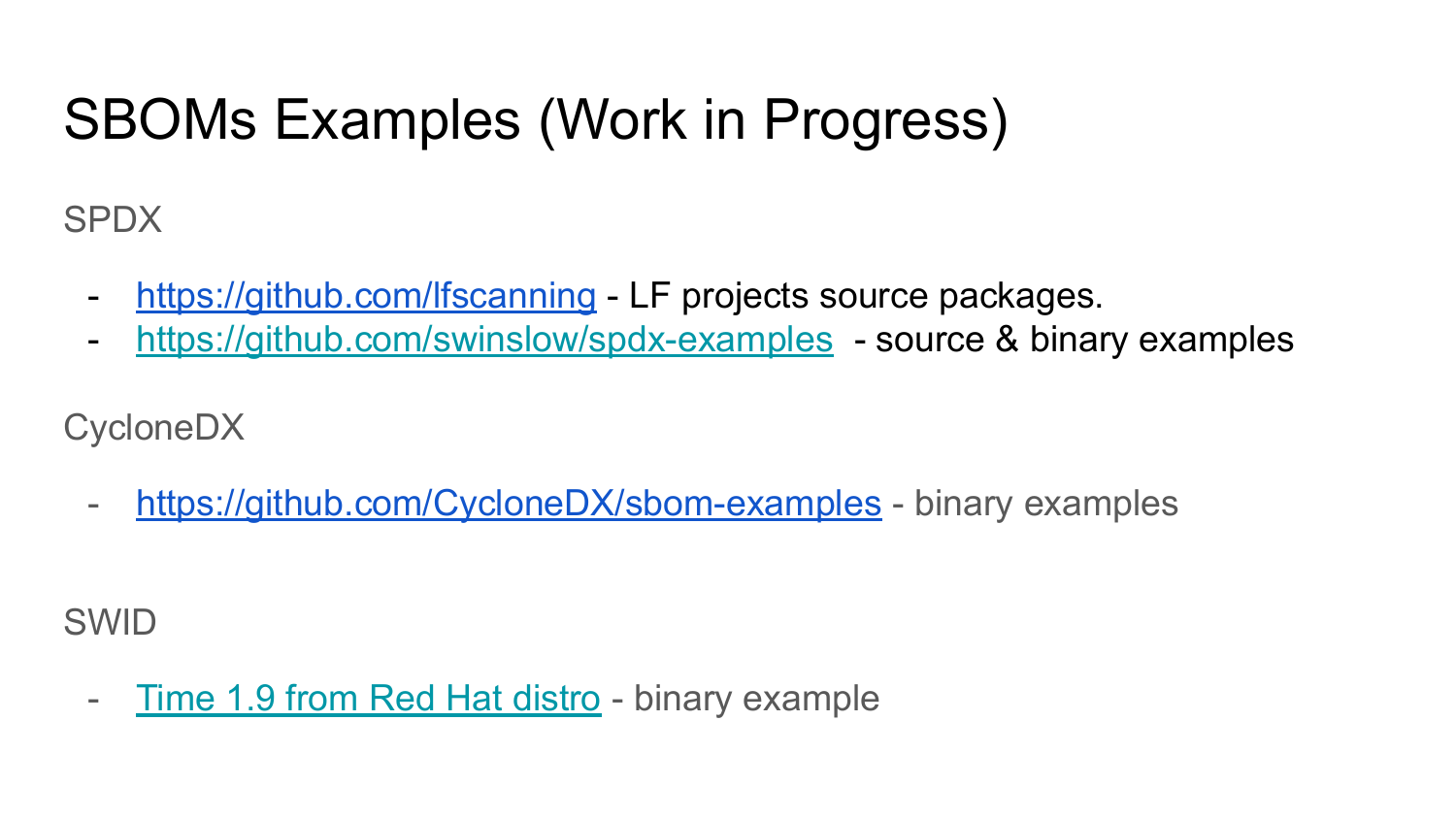## SBOM Playbooks: Supplier Playbook

- Supplier defined to include: commercial vendor, contract developer, open source software supplier developing and maintaining OSS code.
- SBOM production workflow: development pipeline vs. legacy processes
- SBOM scope: What's in the Box
- Build Artifacts
	- $\circ$  Functional workflow (tool-agnostic) for commit  $\rightarrow$  build with SBOM production as an output
	- Example outputs: SPDX, CycloneDX
- Provision of SBOMs to recipients
	- Reference to NTIA Framing Group report:

[https://www.ntia.doc.gov/files/ntia/publications/ntia\\_sbom\\_framing\\_sharing\\_july9.pdf](https://www.ntia.doc.gov/files/ntia/publications/ntia_sbom_framing_sharing_july9.pdf)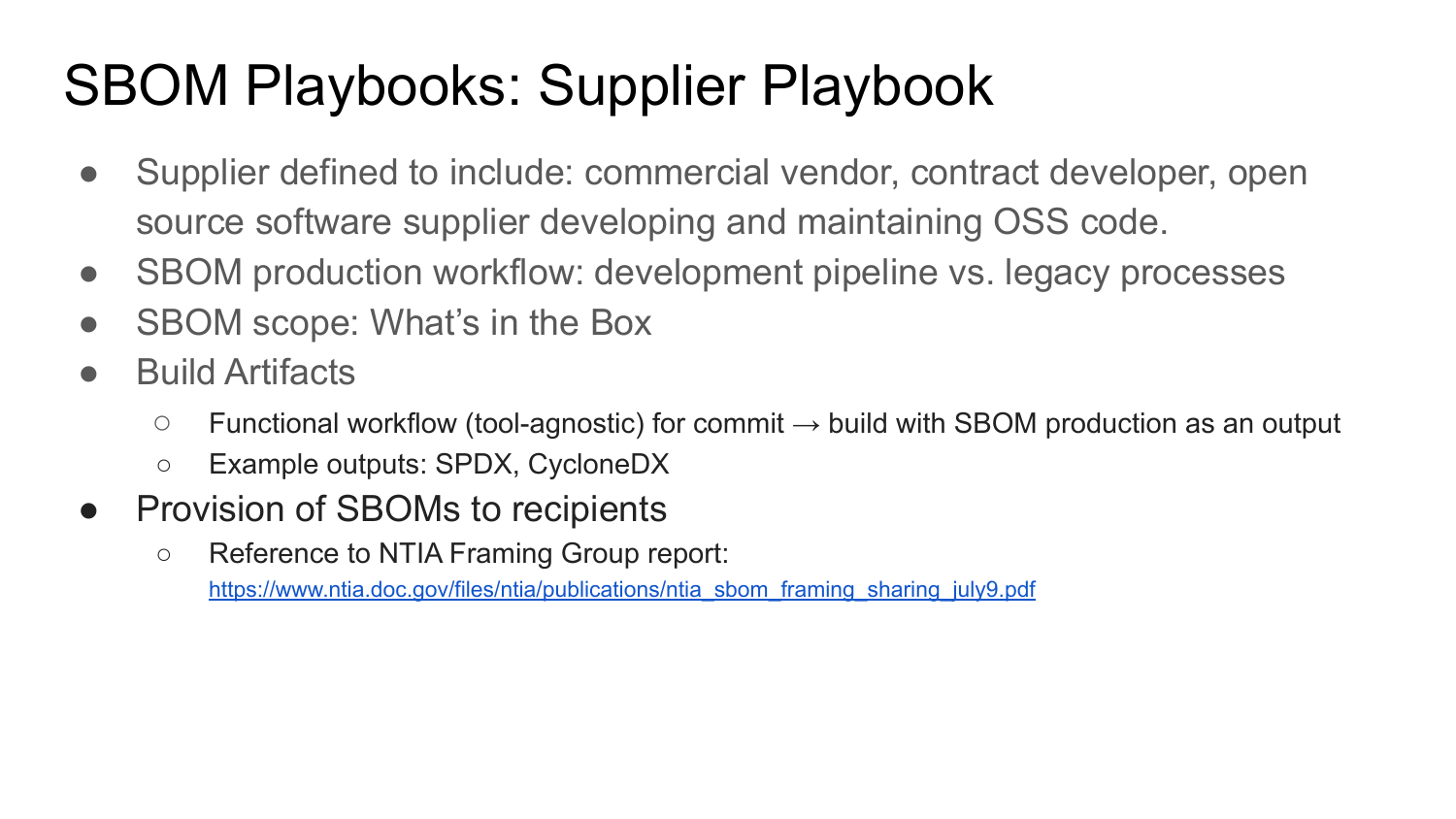### SBOM Playbook: Consumer Playbook

- Acquisition of SBOM from supplier
- SBOM Ingestion and Parsing
- Software Entity Resolution
- Data Flows into Third Party Processes and Platforms
	- Configuration Management Database
	- Security Operations Center
	- Software Asset Management System
- **Ongoing Monitoring**